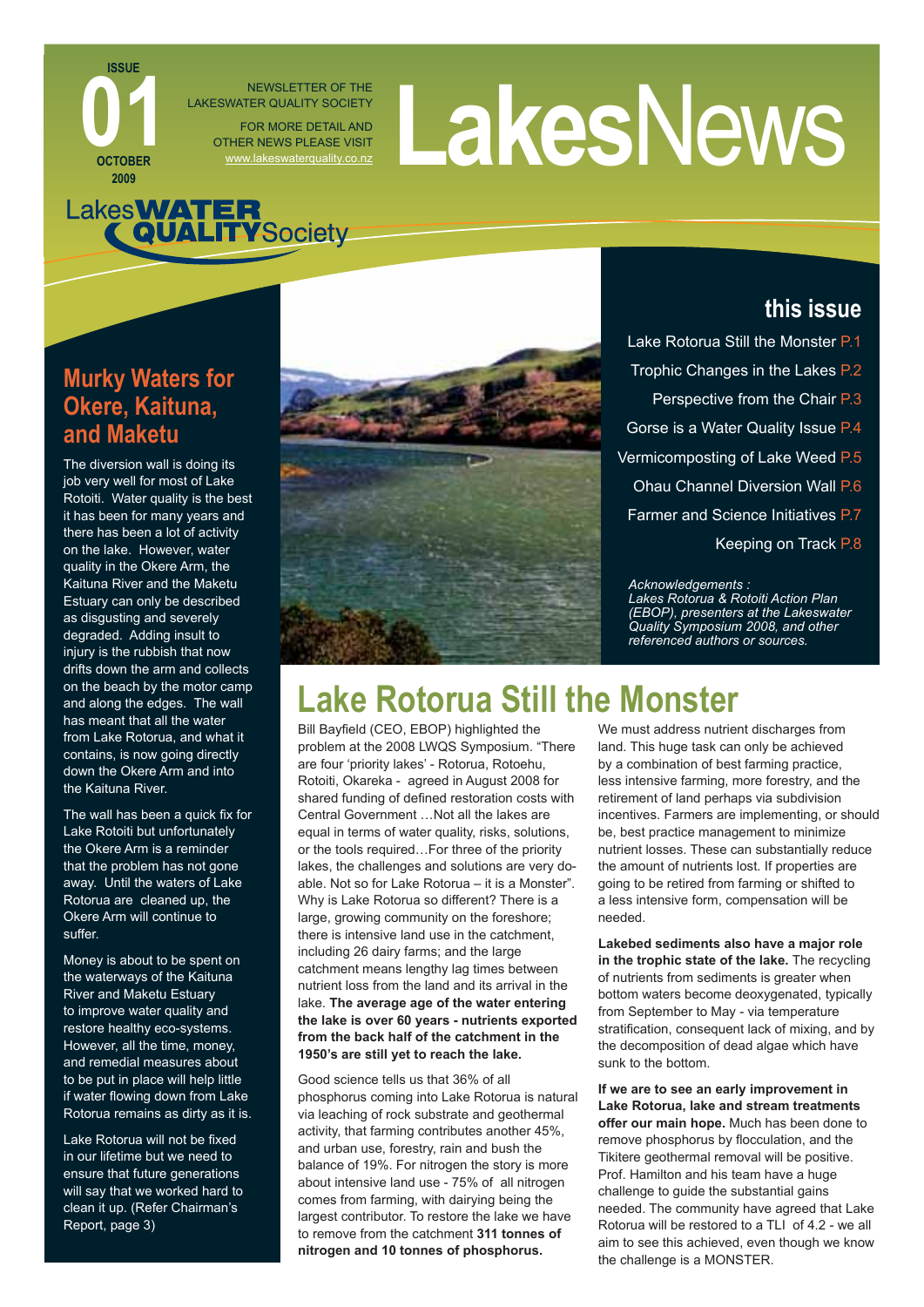| <b>Trophic Level Indices (TLI) 2003-2008</b> |                                 |                                 | exceeds Target TLI               |                                 | TLI < 2           | Very Poor (Microtrophic)              |  |  |  |
|----------------------------------------------|---------------------------------|---------------------------------|----------------------------------|---------------------------------|-------------------|---------------------------------------|--|--|--|
| Lake                                         | 3 yearly average<br>TLI to 2005 | 3 yearly average<br>TLI to 2006 | 3 yearly average<br>TLI t́o 2007 | 3 yearly average<br>TLI to 2008 | <b>Target TLI</b> | <b>Water Quality at Target</b><br>TLI |  |  |  |
| Okaro                                        | 5.6                             | 5.5                             | 5.5                              | 5.0                             | 5.0               | Very Poor (Supertrophic)              |  |  |  |
| Rotorua                                      | 5.0                             | 5.0                             | 4.9                              | 4.2                             | 4.2               | Poor (Eutrophic)                      |  |  |  |
| Rotoehu                                      | 4.6                             | 4.5                             | 4.6                              | 3.9                             | 3.9               | Average (Mesotrophic)                 |  |  |  |
| Rotoiti                                      | 4.5                             | 4.3                             | 4.1                              | 3.5                             | 3.5               | Average (Mesotrophic)                 |  |  |  |
| Rotomahana                                   | 3.8                             | 3.9                             | 3.9                              | 3.9                             | 3.9               | Average (Mesotrophic)                 |  |  |  |
| Rerewhakaaitu                                | 3.4                             | 3.5                             | 3.5                              | 3.6                             | 3.6               | Average (Mesotrophic)                 |  |  |  |
| Okareka                                      | 3.2                             | 3.3                             | 3.3                              | 3.0                             | 3.0               | Average (Mesotrophic)                 |  |  |  |
| Tikitapu                                     | 3.1                             | 3.1                             | 3.0                              | 3.0                             | 2.7               | Average (Mesotrophic)                 |  |  |  |
| Okataina                                     | 2.9                             | 2.9                             | 2.8                              | 2.8                             | 2.6               | Good (Oligotrophic)                   |  |  |  |
| Tarawera                                     | 2.8                             | 2.8                             | 2.8                              | 2.9                             | 2.6               | Good (Oligotrophic)                   |  |  |  |
| Rotoma                                       | 2.5                             | 2.5                             | 2.5                              | 2.6                             | 2.3               | Good (Oligotrophic)                   |  |  |  |
| Rotokakahi                                   | 3.4                             | 3.4                             | 3.5                              | 3.8                             | 3.1               | Good (Oligotrophic)                   |  |  |  |

### **Trophic Level Index (TLI)**

The TLI is widely used to measure changes in the nutrient (trophic) status of lakes in New Zealand. This index considers phosphorus and nitrogen levels, as well as visual clarity and algal biomass. Lower is better – very good quality water requires a TLI less than 2.0.

### **Nitrogen and Phosphorus**

Nitrogen and phosphorus are essential plant nutrients. In large quantities they can encourage the growth of algal blooms. High levels of water-bound nitrogen and phosphorous most often come from farm runoff and urban wastewater, but can also come from geothermal sources and deep springs that leach phosphorus from rock substrates.

### **Water Clarity**

Clarity is measured using a Secchi disc attached to a tape measure. The depth at which the disc disappears from sight is recorded from the tape measure.

### **Chlorophyll a**

Chlorophyll a is the green pigment in plants used for photosynthesis. The amount in lakes (can also be assessed by remote imaging) is a good indicator of the total quantity of algae in a lake.

## **Blue-Green Algae**

Occur more frequently above a certain TLI level. Poor quality waters can experience blue-green algae (cyanobacteria) blooms eg. early Okawa Bay (TLI 5.3), Lake Okaro (TLI 5.7). Lake Rotoehu began to experience algal blooms in 1994 when the quality of the lake deteriorated and the TLI increased from 3.7 to 4.8.

Blue-green algae blooms can also form in lakes with good water quality, like Lake Tarawera. Here a large inflow of water with a low nitrogen to phosphorus ratio enters the lake along the shoreline adjacent to Rotomahana. This favours blue-green algae and when conditions are calm they can assume bloom proportions

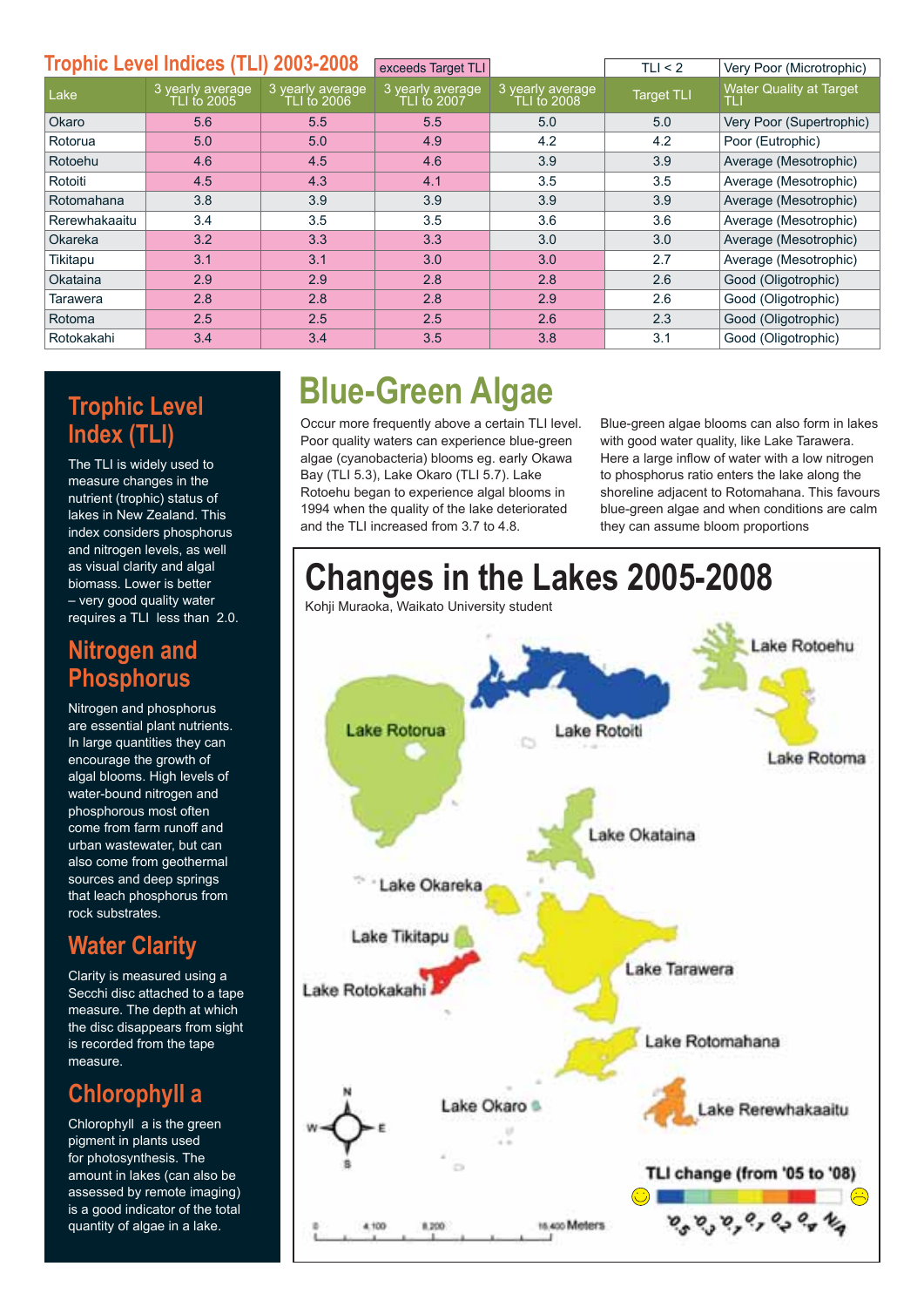### **Perspective from the Chair** John Green

Our society has spent a huge amount of time and effort in addressing the significant deficiencies in the Lake Rotorua and Rotoiti Action Plan which was released to the public in July 2009. As far as Lake Rotoiti is concerned the planned nutrient targets of 130 t/N/yr and 15 t/P/yr have been achieved by the impact of the diversion wall. However the water quality in the Okere arm, Kaituna River and the Maketu estuary has significantly deteriorated due to their high concentrations of contaminated water from Lake Rotorua.

This leads us to **focus on Lake Rotorua** and the plans necessary to clean that lake up as soon as practically possible. We are deeply concerned that the draft Lake Rotorua plan, which was agreed by the Action Plan working party after three years of full community and science deliberations, could resurface in July 2009 (two years later) with such a significant **roll back on nutrient targets**.

Over the last three years we have all been aware of the huge debate over climate change and the need to care for the environment. We expected EBOP to take a tough stance on Lake Rotorua's nutrient targets and, if anything, increase the tonnages and reduce the time to achieve them. We were naturally shocked to see N targets let out 12 years and 200 years respectively, and P targets let out 12 years.

Given that the lake plan is a non-statutory document one would have thought that the community would prefer to see the actions needed to clean up the lake being as detailed and achievable as possible. Otherwise, aren't we burying our heads in the sand? The consequences to the Rotorua district of Lake Rotorua not being cleaned up until 2250, i.e. 240 year's time, do not even bear thinking about.

So come on, Rotorua Te Arawa Lakes Strategy Group, EBOP and RDC, let's see a tough but achievable plan of actions to clean up Lake Rotorua within an acceptable time frame. Ultimately you will be judged less on what you say and more on what you do.

|          | From the catchment only | Original Plan<br><b>June 2007</b> | <b>Revised Plan</b><br><b>July 2009</b> | Proposed delay<br>with Revised Plan |
|----------|-------------------------|-----------------------------------|-----------------------------------------|-------------------------------------|
| N target | 250 tonnes / year       | By 2017                           | By 2029                                 | Delayed 12 yrs                      |
|          | 311 tonnes / year       | By 2050                           | By 2250                                 | Delayed 200 yrs                     |
| P target | 10 tonnes / year        | By 2017                           | By 2029                                 | Delayed 12 yrs                      |

### **Rotorua Lakefront**

Congratulations to the Rotorua District Council for their initiative in creating plans to bring together the city and the lake front, to take advantage of one of Rotorua's best assets, its beautiful lake. The full plans are on their website [www.rdc.govt.nz](http://www.rdc.govt.nz) . LWQS believes that these plans must be linked with the RDC commitment to clean up Lake Rotorua, including the reduction of nutrient flows to the lake. If the lake remains persistently green and murky, as it has been this year , it will not be an attractive sight at the end of the pier. We propose:

- Routine lake water management measures be included in the design plans to accommodate regular weed harvesting along the frontage, to both reduce nutrients in the lake and generally improve the amenity

- That the cleaning of trash from lake water should be as frequent as cleaning the pavements and trash from the streets

- A management plan for the provision of a separate and detached area for tourists to feed the birds. In New Zealand these water birds, such as the black swan, can become a nuisance but are of great interest to tourists

- **Most importantly**, that an area be set aside for a **large swimming beach** to be developed in the future when the lake water quality improves.



#### Algal Biovolume Counts for Obau Channel and Okere Arm (November 2008 - July 2009)

### **Algae Counts for Ohau Channel and Okere Arm**

The LWQS has 'adopted' the weekly biovolume measurements for the Ohau Channel and Okere Arm as useful indicators of the quality of water flowing from Lake Rotorua into the Okere Arm and Kaituna River. From March to June 2009 these measurements were consistently above the safe threshold of 4.0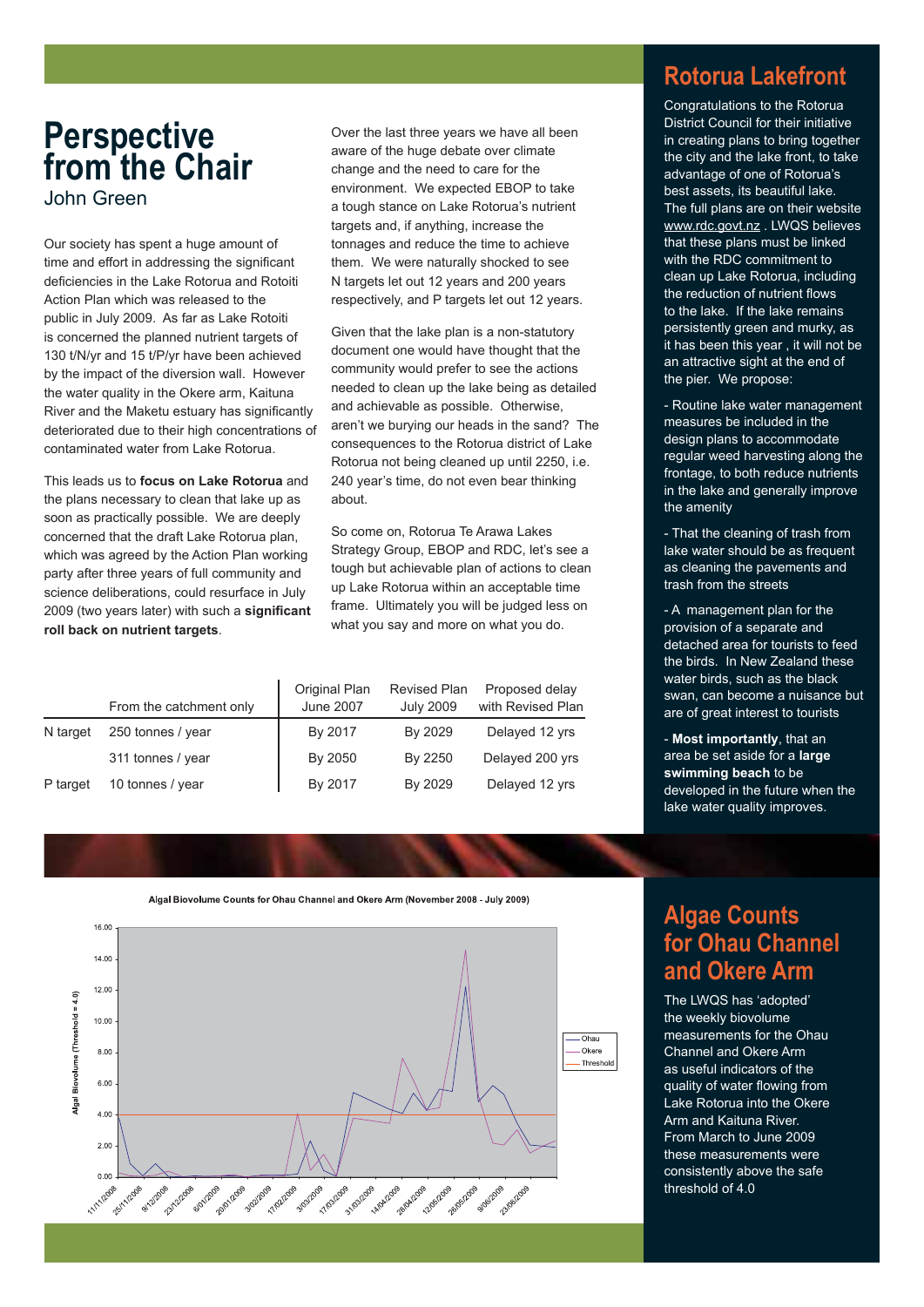*Ref : Michael Quintern (EcoVerm), Roku Mihinui and Hera Smith (Te Arawa Lakes Trust).*

### **Vermicomposting Lake Weed**

There has been significant Lake weed harvesting during 2008/2009 – from Lake Rotoehu alone, 3000 tonnes were harvested (ca. 8 tonne of Nitrogen). A joint project between the Te Arawa Lakes Trust, Fonterra and the Sustainable Farming Fund investigated the composting of lake weeds, pulp mill wastes, and DAF sludge produced during milk processing. A mix of I part lakes weed and 2 parts pulp fibre was, within 7mths, converted to an excellent compost suitable for application to rural land or other uses. Naturally occurring Arsenic concentration in lake weed was reduced to acceptable levels at this mix ratio.



### **Results**

- Combinations of 1 to 2 parts of carbon rich fibre such as pulpmill solids and 1 part of lake weeds provide an excellent feedstock for compost worms.
- Combination of 4 to 8 parts of carbon rich fibre such as pulpmill solids to 1 part of DAF sludge from milk processing plants provide an excellent feedstock for compost worms.
- Feedstock mixture with DAF sludge takes approximately 2 to 3 months before worms can colonise windrows.
- Increase of carbon source in the feedstock with lake weeds leads to a wider C/N ratio of the vermicompost.
- An application of 20  $m<sup>3</sup>$ of vermicompost per ha (equals 2 mm depth) approximately 2 tons of carbon is applied to soil.

## **Vermicomposting of Lake Weeds, Pulp Wastes, and Milk Processing Wastes**

#### **Key Project Objectives**

- 1. To find out if various industrial and environmental organic wastes could be vermicomposted.
- 2. To determine the potential of vermicompost to replace and increase organic carbon content in soils.

In New Zealand, large quantities of organic wastes are currently being land filled, even though the New Zealand government has encouraged producers to recycle and utilise these wastes. Pulpmill solids and lake weeds are landfilled in the eastern Bay of Plenty and Dissolved Air Flotation (DAF) sludges from milk processing plants are land applied with high environmental impact. Soils in the eastern Bay of Plenty consist predominately of pumice with very low organic matter content. Recycling organic carbon rich wastes as fertilisers or soil conditioners has the potential to increase soil organic matter and as a result increase natural soil fertility. Successful vermicomposting of these wastes has been reported in scientific papers with trials mainly conducted at a laboratory scale. The aim of this project was to conduct a field trial to determine whether vermicomposting was feasible using local industrial wastes within the local climate. Following analysis of the finished product - vermicompost - local farmers and nurseries were approached to identify potential markets.

#### **Lake Weeds**

Compost worms colonised the waste within a few days and started breeding rapidly. Vermicomposting was finished after approximately seven months. All worms had disappeared from the windrows after nine months. Lake weeds are able to accumulate heavy metals from the sediment and or lake water according to the geological concentration of the water and sediments. These may vary from lake to lake or even within the lake. It is recommended that the heavy metal concentration within samples of lake weeds be measured, before considering vermicomposting and recycling lake weeds on land. The arsenic concentration of the lake weeds used for the trial was 365 mg/ kg. The guidelines for safe application of biosolids to land in New Zealand allow a maximum concentration of 20 mg/kg for Arsenic as Grade A for land application. All other heavy metals measured for in the lake weeds, recorded far below the limits set out in biosolids guideline. The pulpmill solids did not contain high levels of metals and therefore could be land applied. By blending lake weeds with pulpmill solids the arsenic concentration of the finished vermicompost was reduced to a concentration below 1ppm which made the product fit within the limits of Grade A according to the biosolids guidelines.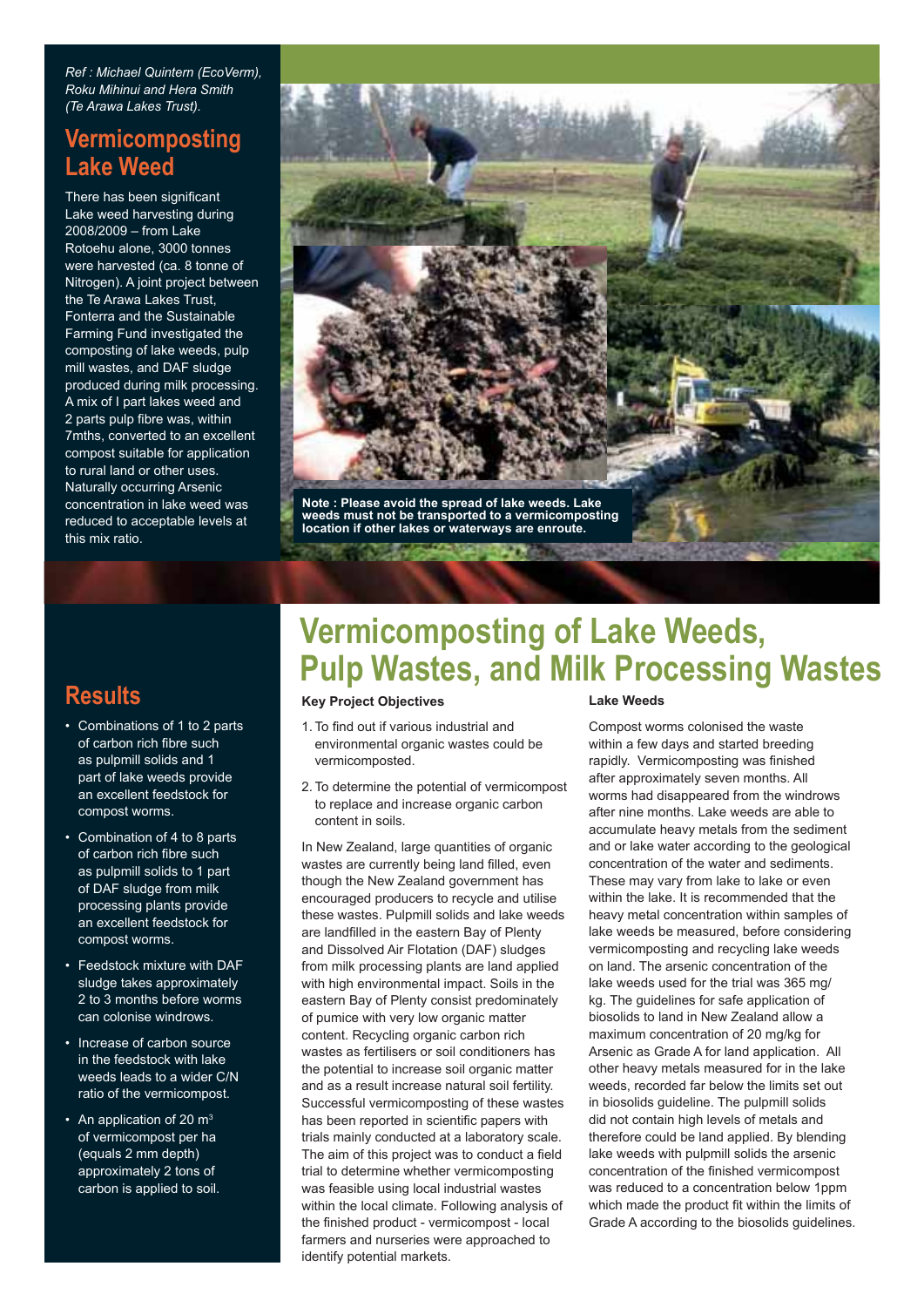### **Weed and Pest Management – Public Consultation**

#### *Ref. EBOP website* [www.envbop.govt.nz/](http://www.envbop.govt.nz)

Environment Bay of Plenty (EBOP) is looking at making changes to the way they work with the community to control weeds and pests. These changes may affect you and the weed and pest and work that you carry out on your property. This is the first stage in preparing a regional pest management strategy.

Key facts:

- Council spends \$2.1 million on Biosecurity each year
- Environment Bay of Plenty requires weed and pest control to be undertaken on approximately 4,000 properties every year in the Bay of Plenty
- Management plans are developed for all new incursions of weeds and pests subject to regulation
- Weed and plant pest control is estimated to cost New Zealand over \$100 million each year
- New pest plants become established almost weekly in New Zealand

To find out your views and ideas about the future of pest management EBOP is arranging a series of public consultation days (see dates below) across the Bay of Plenty. Everyone is welcome to drop in at anytime during these sessions to talk to staff, gather information and ask questions.

To send your thoughts, register your interest in attending the public meetings, or if you would like further information email : [pest.management@envbop.govt.nz](mailto: pest.management@envbop.govt.nz)

### **Consultation days**

**Katikati and Tauranga** : Tues 6 October 2009, Katikati Memorial Hall Lounge, 5.30pm - 8.30pm **Tauranga and Papamoa** : Wed 7 October 2009, Papamoa Recreation Centre, 5.30pm -8.30pm

**Opotiki** : Tues 13 October 2009, Woodlands Hall, 5.30pm - 8.30pm

**Rotorua** : Wed 14 October 2009, Meeting Room, Redwood Forest Visitor Centre, 5.30pm - 8.30pm

**Whakatane and Awakeri**: Thursday 15 October 2009, Awakeri Memorial Hall, 5.30pm - 8.30pm

### **Gorse Is a Water Quality Issue**

Gorse is an invasive and Nitrogen-fixing weed, and has infested approx. 900,000ha or 3.3% of New Zealand's total land area. Within the Rotorua Lakes catchment many land areas have been colonized by gorse.

In a poster presentation at the LWQS Symposium 2008, Magesan et al conclude that considerable amounts of the Nitrogen continuously fixed by gorse accumulates in soil and eventually passes into water draining from the site. Groundwater enriched with nitrate-N may enter the lake system and contribute to lake water degradation. Nitrate concentrations in soil solution below the gorse rooting zone are sometimes higher than those acceptable for drinking water, but tend to decrease during winter months.



### **Submissions**

You can also send in a submission (download the form below). EBOP has designed a series of questions that may help you in producing a submission. Submissions close at 5pm on Friday 30 October 2009.

**[Submission form](http://www.envbop.govt.nz/Strategies/RPMS-090817-SubmissionForm.doc)** (217KB, doc)

#### To find out more:

- [Current Regional Pest](http://www.envbop.govt.nz/Strategies/Strategy-200306-RegionalPestManagementStrategy.pdf)  Management Strategy (2.3MB, pdf)
- [Consultation Document](http://www.envbop.govt.nz/Knowledge-Centre/PestManagementintheBayofPlenty/Pest-Management-in-the-Bay-of-Plenty.aspx)
- **Technical Report** (1.6MB, doc)

### **Current Situation – Why Change?**

**Boundary Control Pest Plants** Blackberry, Gorse, Ragwort

#### **Current Direction**

Land occupiers shall, on direction of an Authorised Person, destroy blackberry or gorse within 10 metres of any property boundary, or ragwort within 50 metres of any property boundary.

#### **Current Offences**

A breach of a statutory obligation creates an offence under sections 52 and 53 of the Biosecurity Act 1993. A breach of any direction is an offence under section 154 of the Biosecurity Act 1993.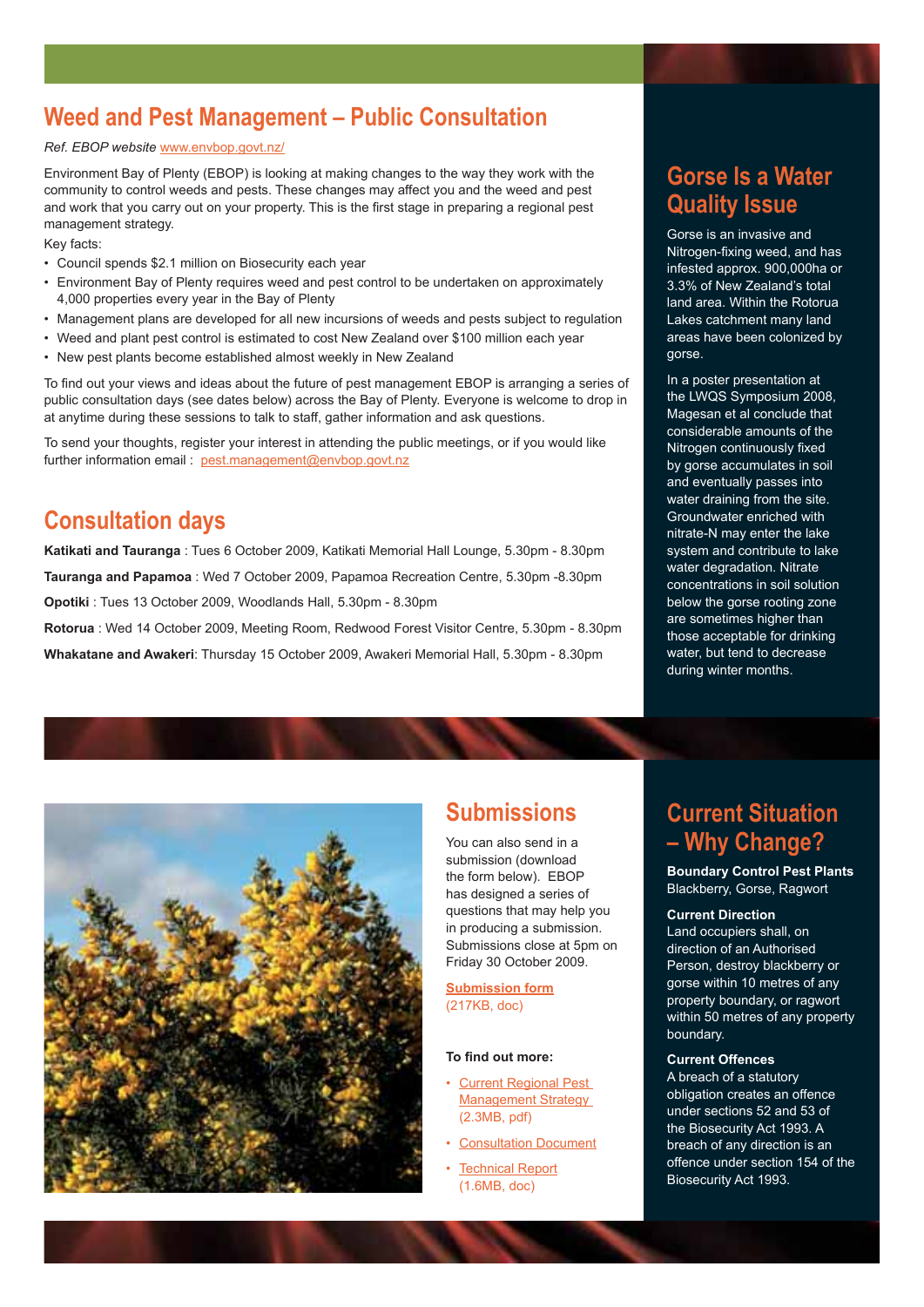### **Waikato University Professor funded by EBOP**

### **Professor David Hamilton**

Environment Bay of Plenty (EBOP) made a major commitment to the restoration of water quality in the Rotorua Lakes through the establishment in 2002 of the Chair in Lakes Management and Restoration, based in Biological Sciences at the University of Waikato. A variety of student and collaborative projects is funded through the EBOP initiative. The overall aim of projects supported by **EBOP** is to provide the scientific basis to support for informed management decision-making by EBOP, in consultation with Iwi and the community.

Professor Hamilton had been with the Department of Environmental Engineering and the Centre for Water Research at the University of Western Australia, and previously gained his PhD at Otago University.

*"I hope to develop a predictive understanding of how lakes function using computer models, and to link these predictions with focused monitoring, research and management".*

Research will focus on the Rotorua group of lakes in the central North Island.

The Chair leads a review of lake research and monitoring programmes as well as undertakes highlevel investigations into lake processes. Staff also participate in undergraduate, graduate and postgraduate teaching, and supervise student research on lake issues.

## **Ohau Channel Diversion Wall David Hamilton**

We set out to examine the effectiveness of the Ohau Channel diversion wall on Lake Rotoiti. Water currents at two sites in Lake Rotoiti near the diversion wall were somewhat aligned with the predominant wind directions at Rotorua Airport, but currents at the site in the Ohau Channel outflow within the diversion wall were relatively consistent and aligned in the direction of the diversion wall towards the Kaituna outflow. Current speeds in the Ohau Channel were generally several times larger than at the two Rotoiti stations. Around one year of water quality monitoring data have been analysed since the completion of the diversion wall. There is an indication of improvement in water clarity (viz., Secchi depth and turbidity measurements) and there have been low levels of chlorophyll a in Lake Rotoiti following diversion wall completion.

A substantial bloom of the blue-green alga Microcystis wesenbergii in Lake Rotorua late in summer 2008-9 did not appear to affect the western end of Lake Rotoiti – except for Okere Arm where the Ohau Channel entered – in contrast to blooms of similar magnitude in 2003-5, prior to the wall implementation. A remote sensing image of the western end of Lake Rotoiti on 17 November 2008 showed a marked difference in water clarity between the relatively turbid diversion channel water and the clearer water of Lake Rotoiti. The diversion wall appears to have greatly reduced inputs into Lake Rotoiti of nutrient enriched water arising from Lake Rotorua. Correspondingly, there is preliminary evidence of considerable improvement in water quality in the eastern end of Lake Rotoiti, based on increased water clarity, reduced levels of chlorophyll a and lower cyanobacterial biomass.



*Water current speeds and directions 1m above the lake bed at sites within Lake Rotoiti but near the Okere Arm, c. 200m apart (left and right) and within the Ohau Channel (middle). Percentages are based on 15-minute readings from 20 August to 9 September 2008.*



*Remote sensing image of Ohau Channel, Okawa Bay, Kaituna exit and western basin on Lake Rotoiti. Photo taken 17 November 2008. Image made available through agreement entered into for the licence*  from National Space Program Office of the National *Applied Research Laboratories for the limited use of ROCST-2 satellite image and data by the University of Waikato, and supported through the Global Lake Ecological Observatory Network (GLEON). The horizontal resolution is 2 m and the image has been pan-sharpened from a true colour image through assistance from Mat Allan (University of Waikato).*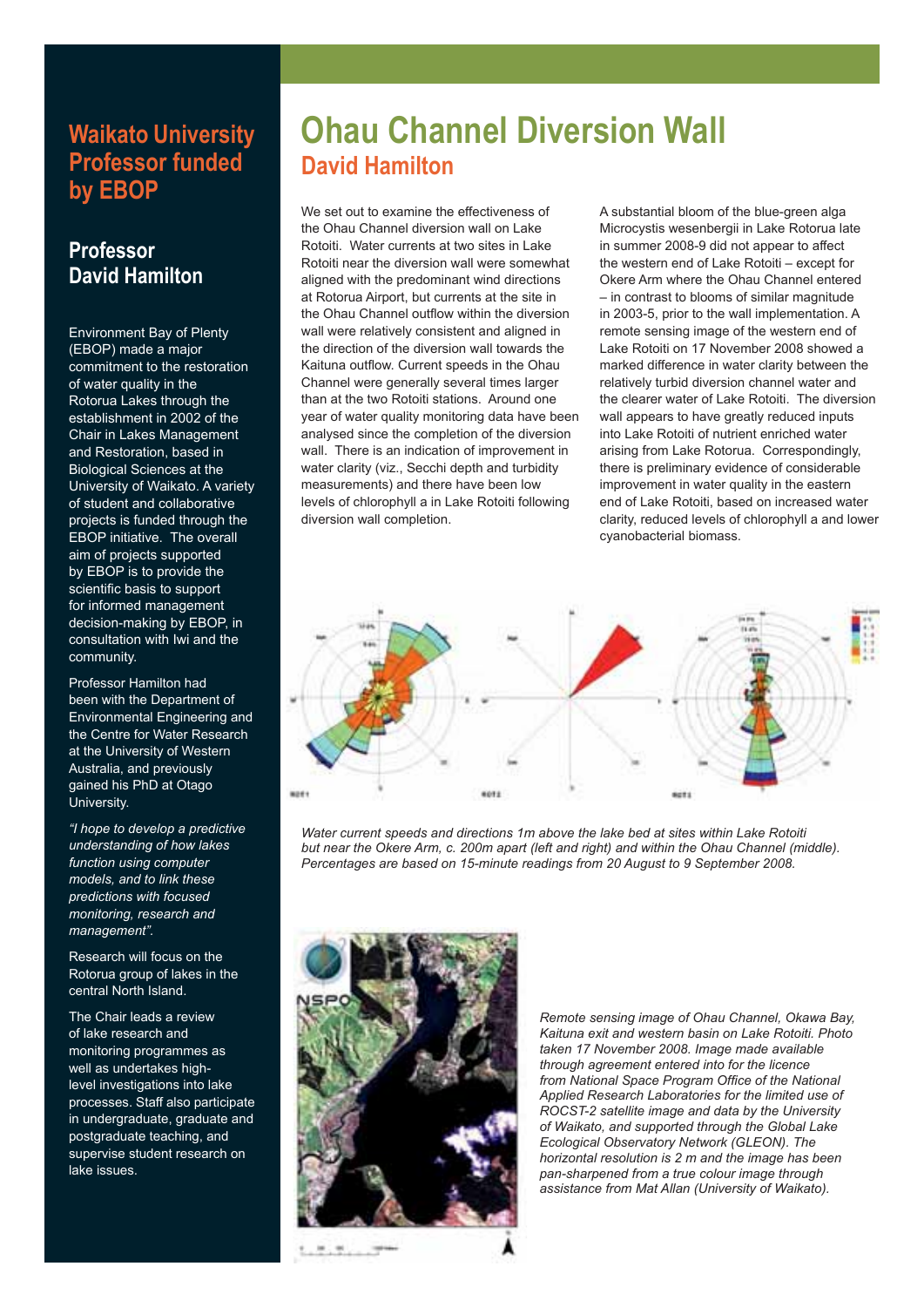### **Measurement of Nutrient Losses Great Work at Lake Rerewhakaaitu**

A successful nutrient management project has been conducted in the Lake Rerewhakaaitu catchment. A rewarding feature has been the close interaction between farmers and science providers through frank discussions, regular farmer meetings and newsletters.

Lake Rerewhakaaitu is a shallow lake, unique amongst the Rotorua lakes in having catchment mostly comprised of dairy farms. In 2001, EBOP reported that lake water quality was satisfactory but noted that nutrient levels were increasing in streams flowing into the lake. Farmers within the catchment were concerned for the future condition of the lake water, and for the possible consequence of future constraints on their farming operations.

A two-phase Sustainable Farming Fund (SFF) project was set up to address water quality issues by identifying pastoral management practices in the catchment which could be changed to minimize the environmental impact on the lake, yet allow sustainable dairy farming to continue.

Phase 1 focused on Nitrogen management. A farmer survey was conducted and OVERSEER® nutrient budgets were calculated for 27 dairy farms. Predicted nitrate leaching was similar to other dairy catchments at 38kg N/ha/yr. It became clear that accurate area measurements of effluent paddocks were critical to accurate budgeting.

Nutrient loadings for nitrogen and potassium in the effluent areas were in excess of pasture growth requirements. Farmers therefore made the following changes –

- Nil or reduced application of N to effluent areas
- Reduced N fertiliser applications during autumn and winter
- Reduced total N inputs onto the farm

Phase 2 focused on phosphorus management. The measured Olsen P level of soils averaged 65, exceeding the 35-45 optimum. Farmers recognized the need to reduce average levels so that less P was lost by leaching from these susceptible Tarawera ash soils.

P losses tend to occur from critical source areas, rather than the whole catchment in general, so research focused on the identification of these areas, and the potential for on-farm mitigation. Five mitigation sites were selected within the catchment, and surface runoff measurements were made to evaluate the

efficiency of P removal. Mitigation methods have included –

- Filter strips (both grass and artificial)
- Sediment traps
- P-socks filled with steel or iron slag
- Combinations of the above

*Ref : Dr Stewart Ledgard, AgResearch, Hamilton*

### **Animal Inputs**



Animal urine patches deposit nitrogen at the equivalent of 500-1100kg N/ha. Leaching from urine patches is high, especially in autumn and winter.





### **Research**

There is on-going research into the reduction of N losses and leaching.

- Altered diet composition by the inclusion of high sugar grasses, or low protein feeds such as maize silage - 20% less N loss
- The use of diuretcs such as salt - dilutes urine and increases volume, leading to greater spread and less leaching
- For the same level of N intake, N loss from sheep and deer is about half that from beef cattle, due largely to the greater spread of urinary nitrogen
- Trials in the use of nitrification inhibitors have shown potential for 20-50% decreased N loss
- Wetland development and stream margin plantings – preferably with maintenance and biomass harvesting.